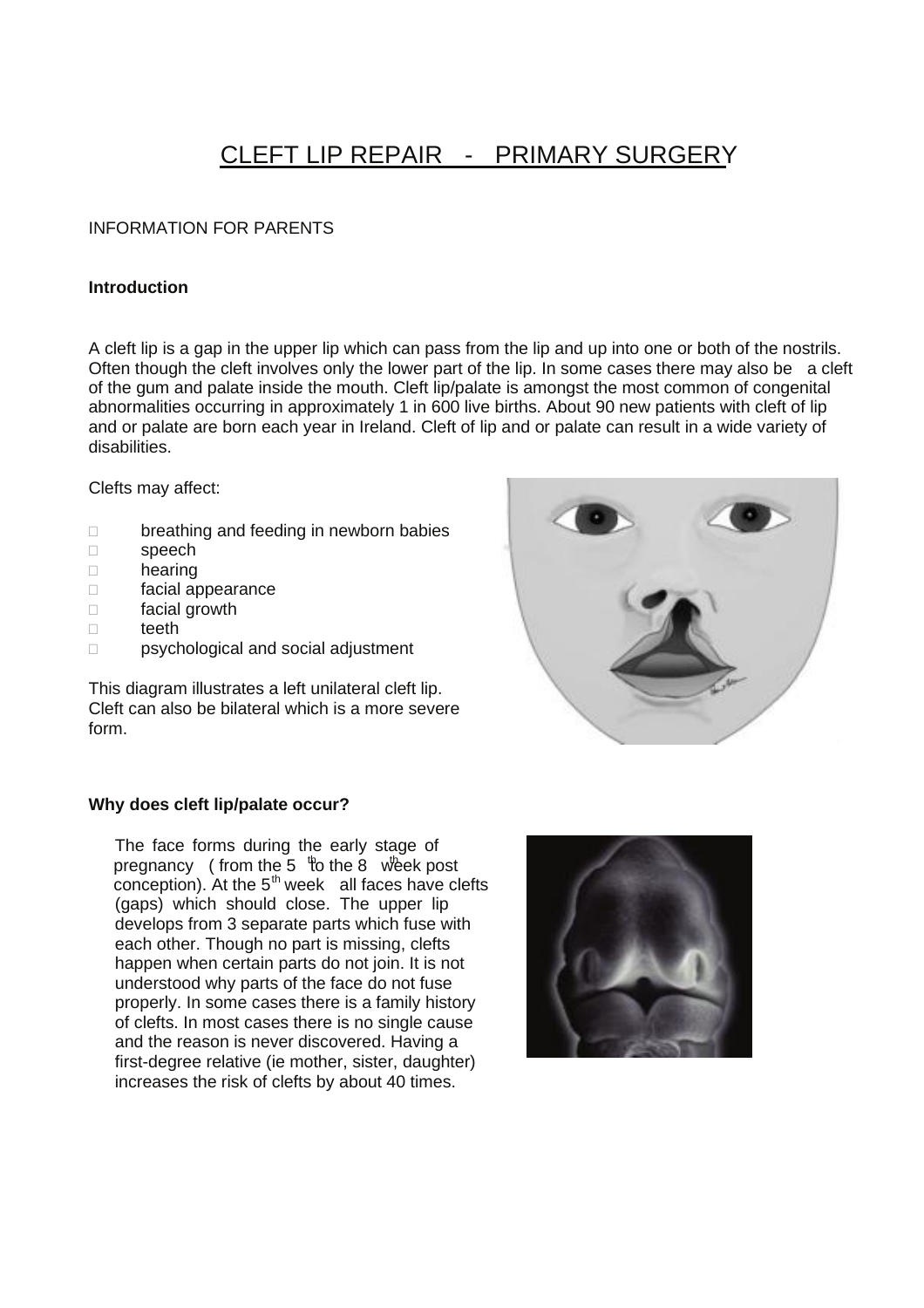## **What does surgery involve?**

Cleft lip repair is usually carried out at three to four months of age. Although some cleft units around the world carry out neonatal repair (within the first one to two weeks after birth) we believe that this operation has no advantage for the baby, is higher risk and may actually result in a less satisfactory result.

The operation involves joining the tissues which have not joined while in the womb. No tissue or material is taken from elsewhere. The surgeon uses magnification to allow the small structures to be accurately joined. The cleft lip is repaired taking particular care to accurately join the lip muscles. The front of the hard palate (if the cleft lip is associated with a cleft of the palate) may also be repaired at this time (Vomerine flap ). There may be surgery to improve the symmetry of the nose. The floor of the nose is closed but the gum is not joined at this stage. This is done, if necessary, at the age of 8 to 10 years with a bone graft). All the stitches are dissolvable , apart from 2 -3 hitching stiches which are occasionally used in the nose. These hitching stitches are easily removed at one week in the clinic.

In very wide clefts a lip adhesion may be performed. This loosely closes the gap without putting the lip tissue under too much tension. This is usually done at 2 -3 months of age. The lip adhesion helps narrow the gap over the next few months of growth, making the full lip repair much easier. Bilateral cleft lip repairs may also have to be done in stages particularly if they are wide.



1 This diagram shows a 2 The skin edges of the lip 3 The lip is stitched and the



is raised



complete right cleft lip and palate are prepared the vomer flap vomer flap is used to close palate.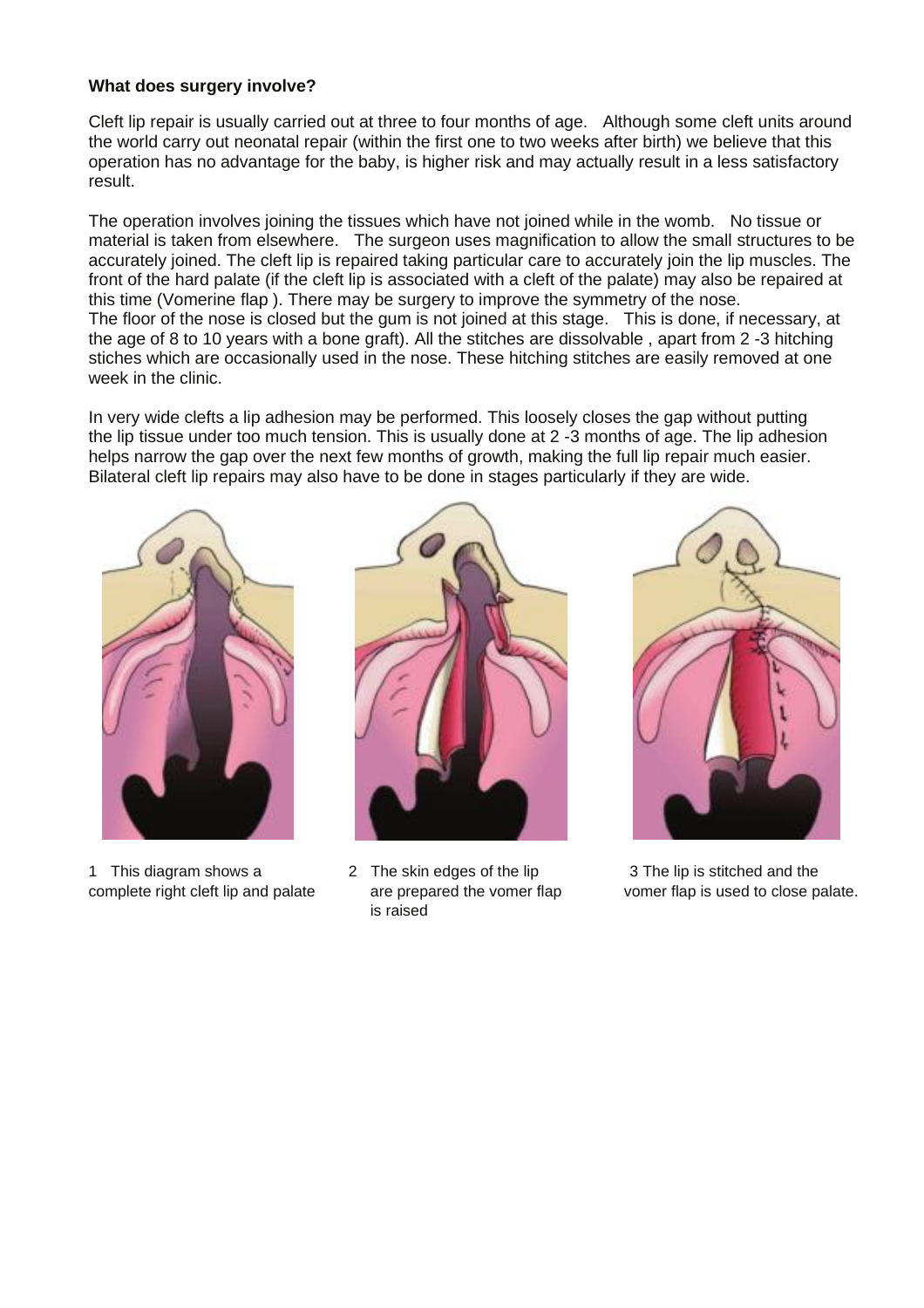# **What type of lip repair is performed ?**



Anatomical repair design template; Fisher

We Perform the anatomical lip repair as described by David Fisher from Toronto. This repair is used in all the Irish units as we feel it delivers more natural and consistent results.





Fisher 2000

## **What happens before the operation?**

You will receive information on how to prepare your baby for the operation in your admission letter. You will need to bring your baby to the ward the day before the operation is due, so that you can meet the team who will be looking after your child. Your baby will need to have a medical check up and blood test to check everything is fine before the operation. He or she may have some photos taken for medical records and may need to have a dental impression too. The doctors will also need to see you to explain the operation in more detail, discuss any worries you may have and ask you to sign a consent form. If your baby has any medical problems, such as allergies, please tell the doctors. If your baby is on any medications, please bring these with you. An anaesthetist will also visit you to explain your child's anaesthetic in more detail.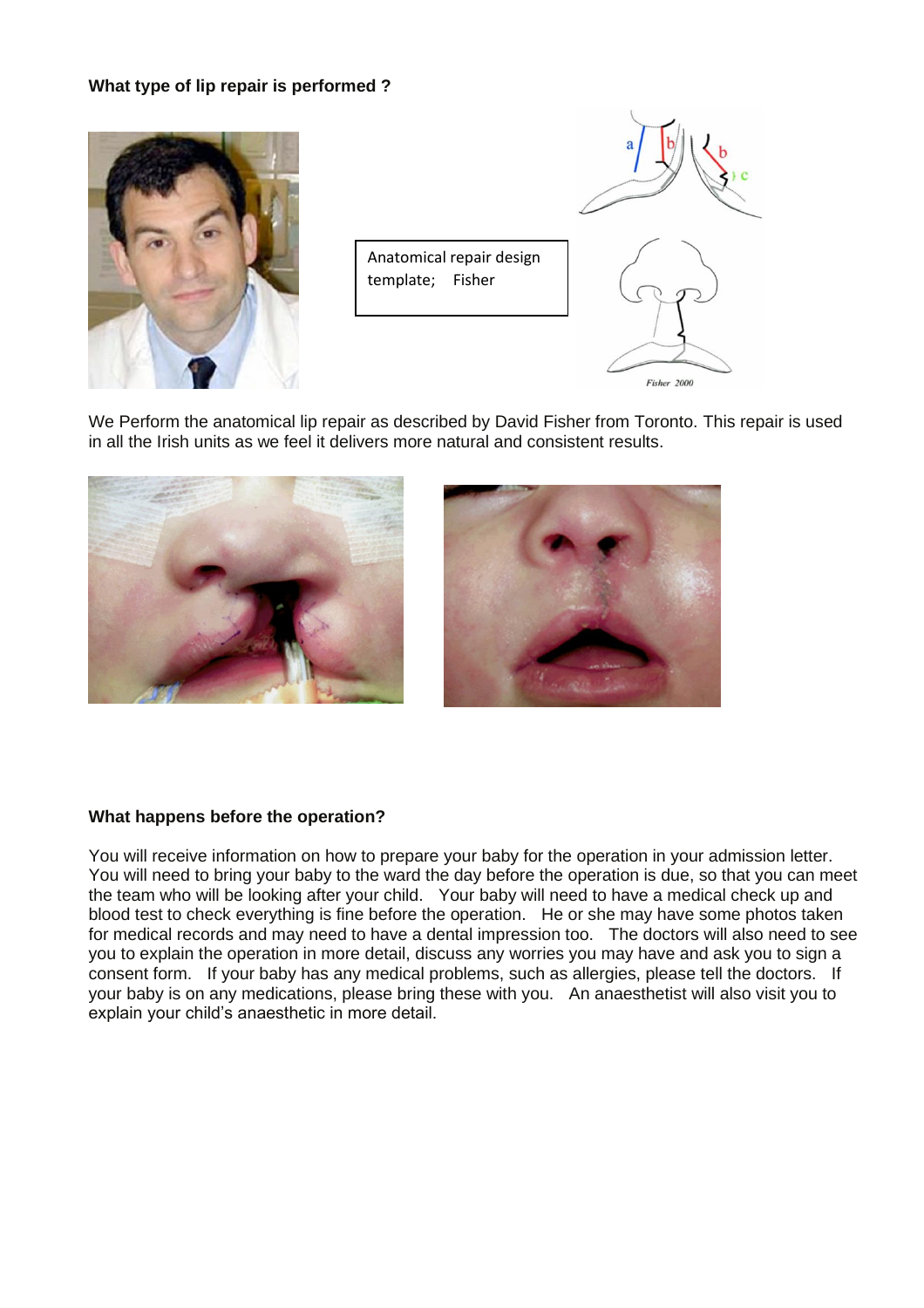## **Is there anything that I should do before the operation?**

If possible, it is advisable to keep your baby away from children or adults who have colds, 'flu or other infections, to reduce the chances that your baby's operation may have to be postponed.

#### **How long will the operation take?**

The operation usually takes from one to two hours, depending on complexity.

#### **Who performs the operation?**

The operation is performed by the plastic surgeon on the team.

#### **What anaesthetic is used?**

The baby is given a general anaesthetic by an anaesthetist who specialises in giving anaesthetics to babies and children. Generally with younger babies ( 3 months) , a nurse will bring the baby into the anaesthetic room . For older babies and children, one parent will be able to go with the baby to the anaesthetic room for the beginning of the anaesthetic. This usually involves the baby breathing some anaesthetic gas until sleepy. Later, a tube is passed into the air passage (trachea) to safeguard breathing during the operation and a small needle (drip), is put in a vein and usually left for some time after the operation to allow fluid to be given.

## **When can I see my baby after the operation?**

Your baby will go to the recovery room after the operation and one parent will be able to go to the recovery room with a nurse when the baby is waking up. Because local anaesthetic is used, your baby will probably not be feeling any pain at this stage but may be distressed, perhaps because of hunger. There may well be a little blood around the face at this stage but there is usually no need for concerned.

Your baby will obviously look different after the operation and some parents find this a shock as they have become used to the baby's appearance. You may miss the "wide smile". However, this phase will soon pass.

#### **When can my baby feed?**

We are happy for your baby to feed as soon as he or she is awake after the anaesthetic. The first feed may be difficult, partly because of the numbness of the lip.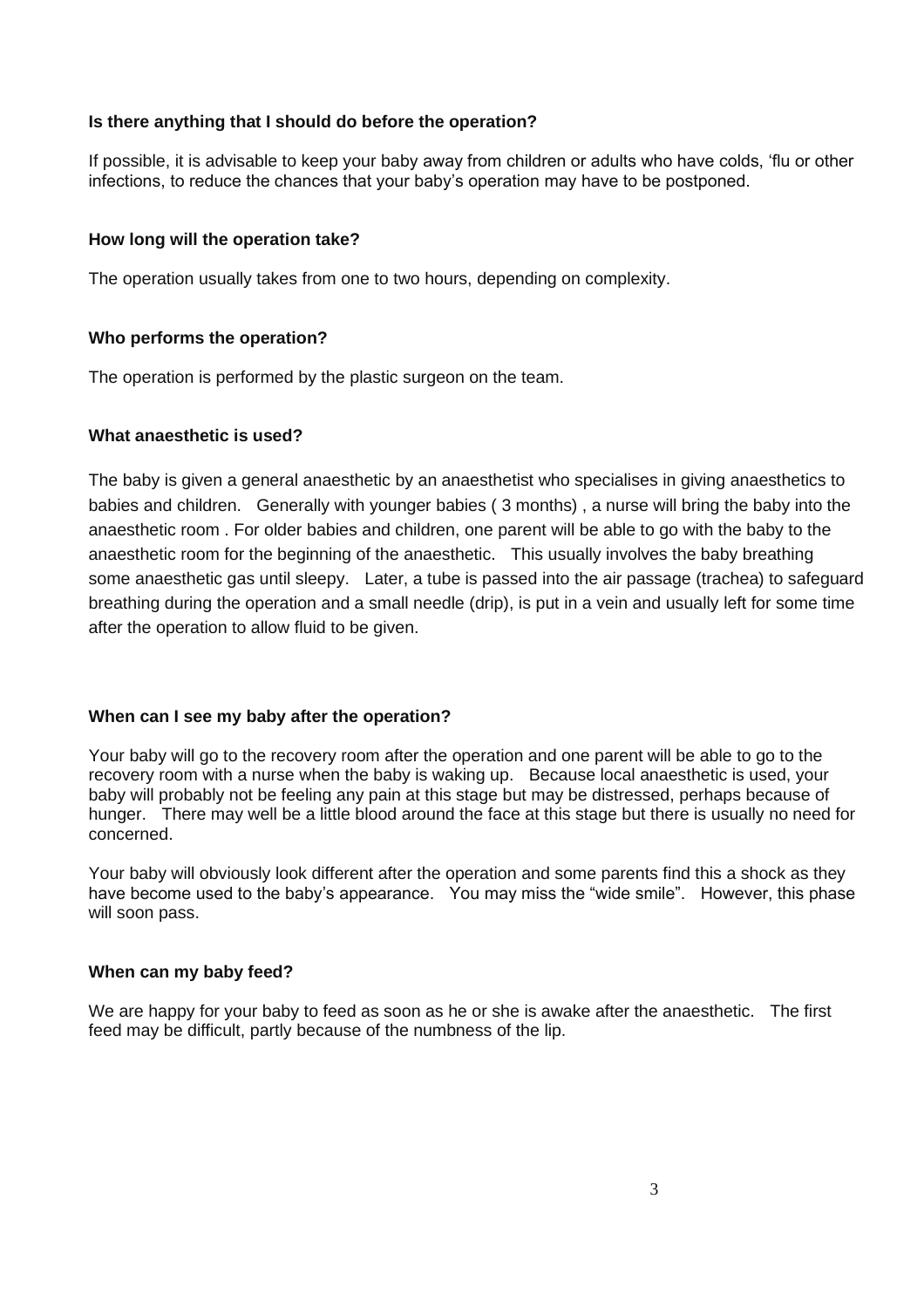## **What happens afterwards?**

When your baby has returned to the ward, they may not at first be drinking enough and may require some extra fluids though their drip. (The needle which is in the vein). This will be removed once he or she is drinking again. You can feed your baby as soon as he or she wakes up and you should be able to feed by breast or bottle as you did before the operation. Occasionally it may initially be easier to feed by syringe or spoon. Although your baby may have a feed immediately after the operation, he or she may take some time to return to normal feeding.

Soon after the operation there may be some bleeding but this usually stops quickly. Only very rarely will any further measures be necessary to stop the bleeding. Your child's lip may look swollen and bruised for the first few days after the operation, but this will soon go down. The corners of your baby's mouth may be sore for a few days after the operation, but this will improve if they are kept clean and softened with Vaseline. There may also be some crusts on the stitch line of the lip but leave these alone and they will soon separate.

He or she will also have medicines for pain relief after the operation. Your baby will have a sore mouth and so may not feel like eating or drinking much. It can help to give him or her some pain relief like paracetamol, ibuprofen or codeine beforehand, so eating and drinking is not so painful.

Your baby will need to take antibiotics after the operations to prevent any infection. He or she will need to take them for five days so we will give you some to take home with you.

#### **How long will my baby be in hospital**

Usually about 3 nights including the night before surgery. You will be able to stay in a room with your baby

## **When you get home… … ..**

Your baby should have resumed normal feeding by the time you leave hospital, so you should continue in the same way at home. If the palate has also been repaired, you should clean the inside of your child's mouth after eating, drinking and taking medicines, using cooled boiled water. The easiest way to do this is to give him or her a bottle containing a small amount of water.

Try to stop your baby putting his or her fingers or any toys into the mouth as this could damage the repair. If they are trying to touch their lip or palate a lot in the hospital they may have to wear mitts, and the nurses will show you how to bandage the hands to stop them touching the lip. Try to avoid using a soother (dummy) for the first two or three weeks, if you must make sure it has been sterilised or cleaned in boiling water.

You should call the ward or the cleft team if:

- $\Box$  You are concerned in any way about your baby
- □ Your baby develops an infection
- $\Box$  The operation site is red
- $\Box$  Your baby has a temperature of 37.5°C or more and paracetamol does not bring it down
- $\Box$  Your baby is irritable and is not feeding well
- $\Box$  Your baby is in a lot of pain and pain relief does not seem to help
- $\Box$  Your baby is not feeding after the first day back home
- $\Box$  There is a lot of bleeding from your baby's mouth
- $\Box$  Sometimes it may appear that a hole has appeared where the palate has been joined. This may close by itself and in general we would not need to be told about it, but if you have any special concerns ring the team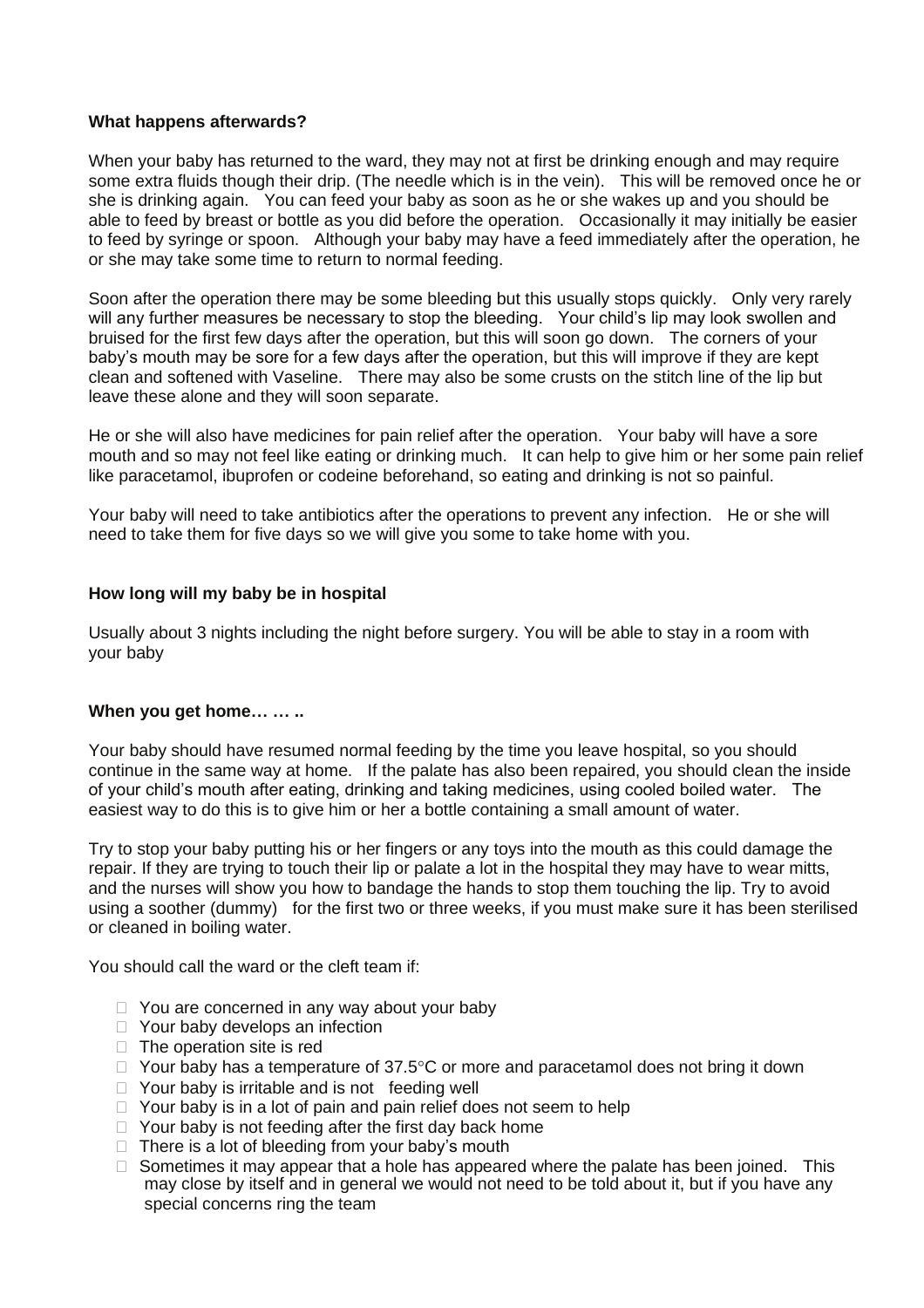#### **Coming back to hospital**

Your baby will need to come back to the outpatients one week after the operation for review.

Most of the stitches are dissolvable but occasionally there are 2-3 stitches in the nose which can be snipped off in the clinic. The stitches used to close the palate are also dissolvable but usually take some weeks to dissolve completely.

We will send you a further outpatient appointment about three months after the operation. These dates will be sent to you in the post.

#### **The next few months**

It is not unusual for the lip scar to tighten in the few weeks after the operation and for the lip to temporarily pull up, but this will almost certainly settle again over the next three to six months.

The scar may also be pink and sometimes raised and lumpy in the early weeks after the operation, but this too should settle. We recommend silicone gel on the scar if it is a bit thickened.

## **What are the risks of surgery**

1 bleeding postoperatively:

 Usually there is some minor bleeding after the operation, but this stops after a few hours. More significant bleeding (usually from the palate) is uncommon but would require a trip back to the operating theatre. Bleeding occurring 5-6 days after the operation is very rare and may be a sign of infection. Should this occur , bring the baby back to the hospital straight away and inform the on call plastic surgery team.

2 Infection

 If the wound becomes red, and the baby is irritable, not feeding well or has a temperature, it could be a sign of infection. Call the team and/or GP as a change of antibiotics may be required.

3 Wound breakdown

 This is rare and usually occurs as a result of infection. It is usually not possible to re-stitch the Wound. Revision of the lip may be required when the wound has settled several months later.

#### 4 Adverse scar; lumpy, red or stretched

 Some scars are very noticeable. A red or lumpy scar is called a hypertrophic scar and may need treatment with steroids and pressure tape or silicone to help it settle.

5 Poor growth

 Surgery to the lip , particularly the repair of a bilateral cleft lip can create a band of tightness due to scar tissue , which may inhabit the growth of the upper jaw /midface. Poor growth in this area causes problems for dental occlusion requiring orthodontic treatment. In severe cases orthognathic surgery may be required